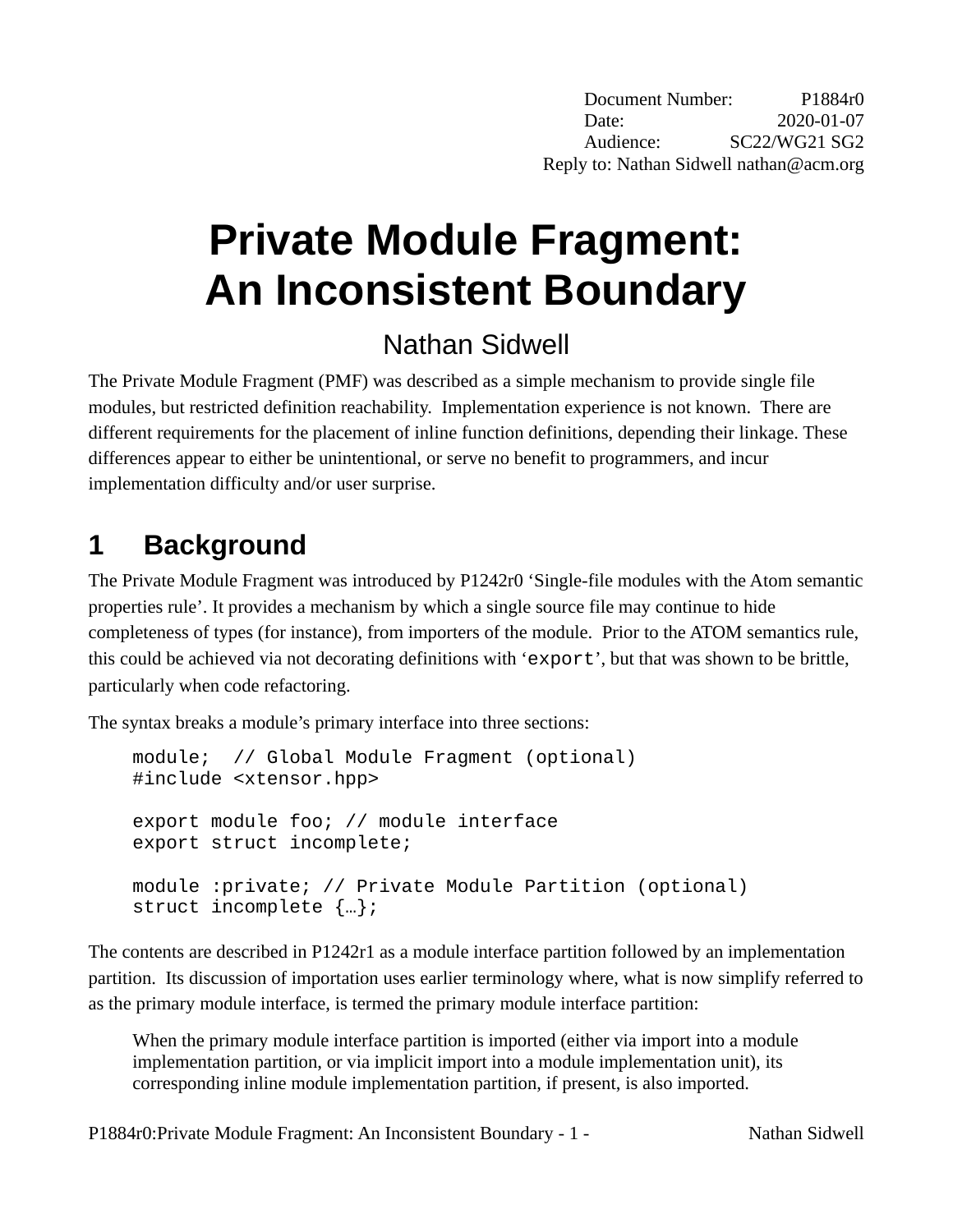There is no discussion of importing into user code, but that is also intended. This paragraph is affected by subsequent EWG discussion below.

#### **1.1 NB Comments**

Two NB comments concerning the PMF were filed. The first a call for an exemplar:

GB079

The private-module-fragment is mentioned many times in the standard but its usage its obscure; as is in the papers. Nobody in the BSI knows its intended usage. Please provide an example.

Proposed change: Example added

The second, filed by the author, was rather more invasive

#### US036

The semantics of the private module fragment (PMF) are underspecified. It appears well formed to declare an entity in the interface purview and define it in the PMF. How does this interact with inlining, instantiation and internal linkage definitions? The intent of the PMF is as-if it is a separate module implementation unit, but we do not define the boundary between the interface purview and the PMF as a translation unit boundary. Implementations may defer instantiation (of function definitions) to the end of translation. Similarly internal linkage and inline functions (that are ODR-used) must be defined at the end of translation. Perhaps emission of Compiled Module Interface (CMI) should be deferred to the end of translation – and not at the beginning of the PMF. It will therefore observe entities declared or defined in the PMF. This may create implementation difficulty to preserve the semantics of the PMF being as-if a separate translation unit. Alternatively, the boundary could be specified as a new kind of 'end of translation' point. This seems a dramatic change.

#### Proposed change:

Remove the private module fragment. It's semantics are too ill-defined, and I do not believe there is sufficient experience to define them at this point.

SG2 discussed these comments at the Belfast'19 meeting.

• It was agreed to address GB079 with an example & cross references in Clause 10. (<https://github.com/cplusplus/nbballot/issues/78>)

Prior to the Belfast'19 meeting, the author discovered the WP did specify many of the issues raised by US036. However a reader would need to look at approximately half a dozen otherwise-unconnected places in the WP to discover this.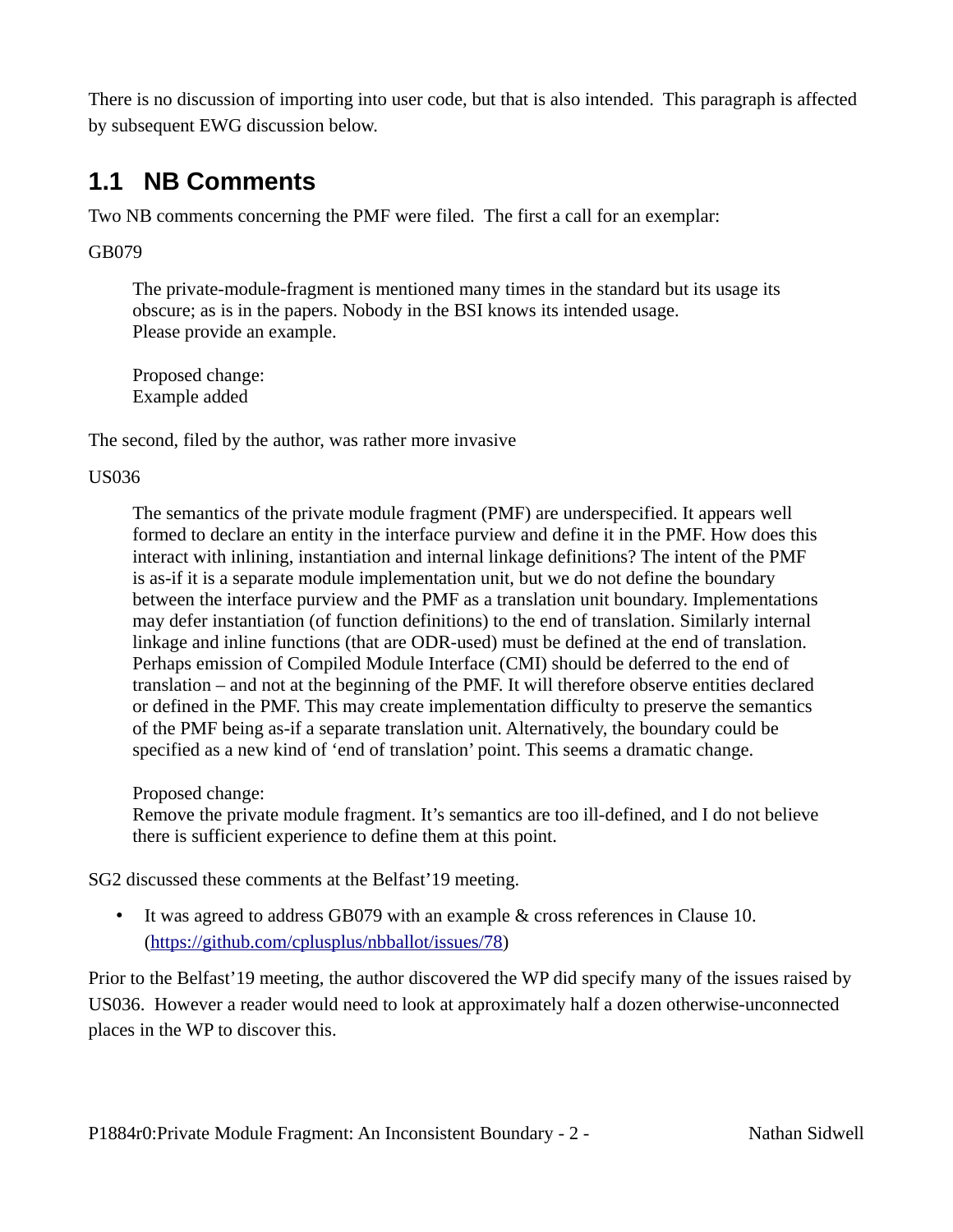• It was agreed to reject US036, but extend the response for GB079 to include a paragraph referencing the places the PMF affects semantics.

[\(https://github.com/cplusplus/nbballot/issues/35](https://github.com/cplusplus/nbballot/issues/35)).

Core wording was provided in P1971R0. That wording was discovered to contain an error. The wording was corrected editorially and applied to the WP shortly after the Belfast'19 meeting.

#### **1.2 Inconsistency**

The core of the issue is the following wording from the WP (emphasis added):

An **exported** inline function or variable shall be defined in the translation unit containing its exported declaration, outside the *private-module-fragment* (if any). [dcl.inline]/7

In particular, this restriction does not apply to module-linkage inline functions or variables.

A frequent error this author makes, when reasoning about the PMF is considering other module units of the module. This is already addressed by:

A *private-module-fragment* shall appear only in a primary module interface unit (10.1). A module unit with a private-module-fragment shall be the only module unit of its module; no diagnostic is required. [module.frag.private]/1

That was a change from P1242 made at the Kona'19 meeting, discussed below. The difficulties discussed here do not concern such disallowed module units.

#### <span id="page-2-0"></span>**1.3 Inline**

C++17 requires inline functions and variables to be defined in every TU that they are used:

An inline function or variable shall be defined in every translation unit in which it is odrused outside of a discarded statement. N4700 [basic.def.odr]/4

The WP adjusts this to:

A definition of an inline function or variable shall be reachable in every translation unit in which it is odr-used outside of a discarded statement. [basic.def.odr]/10

The inline specifier description, repeats this, with the extra specificity that it is reachability at the end of that translation unit:

If an inline function or variable is odr-used in a translation unit, a definition of it shall be reachable from the end of that translation unit, … [dcl.inline]/6

The new property of reachability is defined as:

A declaration *D* is *reachable* if, for any point *P* in the instantiation context (10.6),

P1884r0: Private Module Fragment: An Inconsistent Boundary - 3 - Nathan Sidwell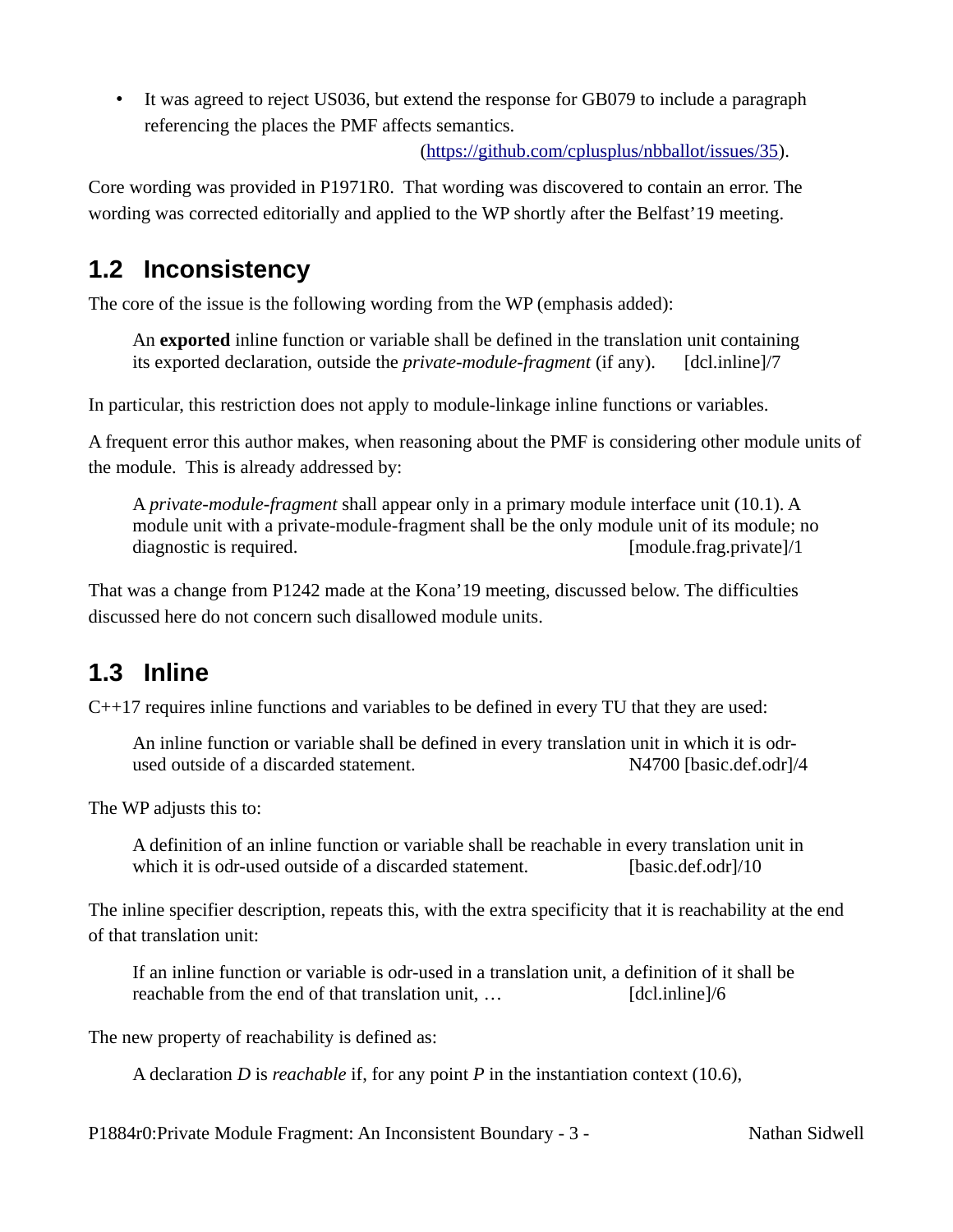- *D* appears prior to *P* in the same translation unit, or
- *D* is not discarded (10.4), appears in a translation unit that is reachable from *P*, and either does not appear within a *private-module-fragment* or appears in a *private-modulefragment* of the module containing *P*. [module.reach]/3

(Outside of instantiations, 'instantiation context' [module.context] is the source code point.)

Part of the inline specification is:

The inline specifier indicates to the implementation that inline substitution of the function body at the point of call is to be preferred to the usual function call mechanism. [dcl.inline]/2

The requirements on inline function definitions are such that inlining can be achieved with translation-unit-at-a-time compilation – whole-program or link-time compilation is not necessary.<sup>[1](#page-3-0)</sup> The inline function definition can appear after the call, so sequential function-at-a-time compilation is  $insufficient<sup>2</sup>$  $insufficient<sup>2</sup>$  $insufficient<sup>2</sup>$ 

This paper is predicated on retaining the compilation model where inlining occurs within a single TU to create object files that are combined by a simple linker.

#### <span id="page-3-3"></span>**1.4 Origins of PMF Restrictions**

A set of PMF requirements make the point immediately before the PMF a kind of end of translation. For instance:

During the implicit instantiation of a template whose point of instantiation is specified as that of an enclosing specialization (13.7.4.1), the instantiation context is the union of the instantiation context of the enclosing specialization and, if the template is defined in a module interface unit of a module *M* and the point of instantiation is not in a module interface unit of *M*, the point at the end of the *top-level-declaration-seq* of the primary module interface unit of *M* (prior to the *private-module-fragment*, if any).

[module.context]/3

This is driven by implementability concerns. Namely whether implementations needed defer writing out a Compiler Module Interface<sup>[3](#page-3-2)</sup> (CMI) to the end of translation, after the PMF had been parsed.

At the Kona'19 meeting, this was discussed in both CWG (<http://wiki.edg.com/bin/view/Wg21kona2019/CoreWorkingGroup>, as part of [D1103R3](http://wiki.edg.com/bin/edit/Wg21kona2019/D1103R3?topicparent=Wg21kona2019.CoreWorkingGroup;nowysiwyg=1) Merging Modules) and EWG (<http://wiki.edg.com/bin/view/Wg21kona2019/P1242R0-EWG>) sessions.

<span id="page-3-0"></span><sup>1</sup> The standard does not specify a unit-at-a-time compilation mode, but this is a common implementation technique.

<span id="page-3-1"></span><sup>2</sup> The author recalls that GCC required inline function definitions before the point of the call until sometime in the 2000's, when it moved to a whole-TU compilation model.

<span id="page-3-2"></span><sup>3</sup> The standard does not specify a CMI, but this is a common implementation technique. This paper presumes such a technique.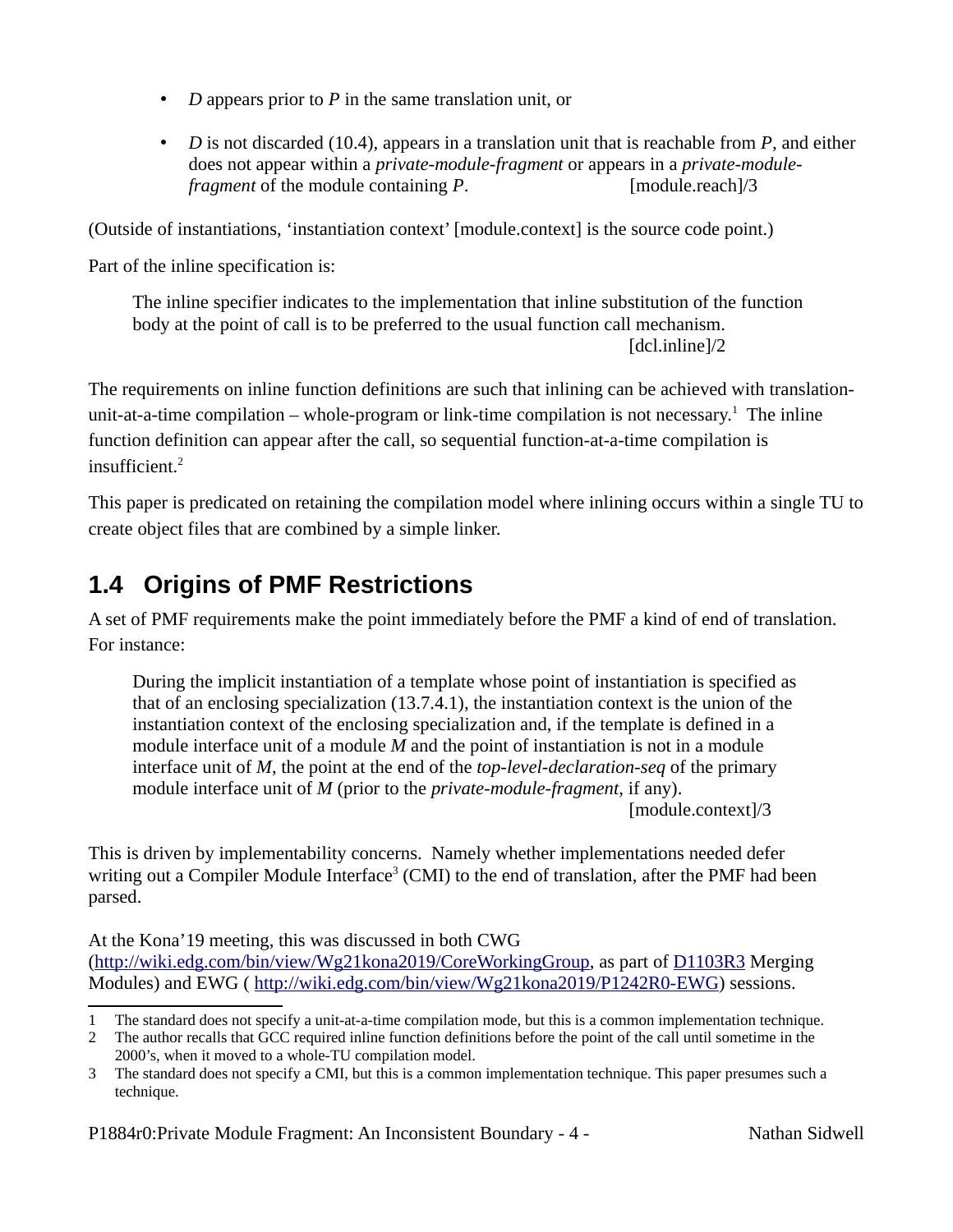The EWG discussion is not captured. The author's recollection is that the compelling example was that of an exported class declaration with a PMF-located definition:

```
export module M;
export class X;
…
module :private;
class X \{ ... \};
…
```
If there are no other module units, no instantiations in the interface purview could depend on the completeness of  $X<sup>4</sup>$  $X<sup>4</sup>$  $X<sup>4</sup>$ , then nothing in the PMF needs serializing. Therefore the CMI could be written before the PMF was parsed, and that satisfied the implementability concerns. Unfortunately inline function definitions were not considered.

The poll results are:.

Any module which contains "module :private"; is a single file module:

| $SF \vert F \vert N \vert A \vert SA$ |       |             |
|---------------------------------------|-------|-------------|
| $\vert 4 \vert$                       | 9 5 0 | $ 0\rangle$ |

Motion passes

The private module fragment behaves as a module implementation unit (not a module partition)

| $SF \vert F \vert N \vert A \vert SA$ |     |             |  |
|---------------------------------------|-----|-------------|--|
| $\overline{3}$                        | 6 6 | $ 0\rangle$ |  |

Motion doesn't pass

The first poll's intent was to reduce the problem space. If there are no other module units, the interaction between the primary interface (& its PMF) and any other units is mooted. The intent of P1242 is for single-file modules, so permitting additional module units would seem to be at cross-purposes.

The reasons for the second poll not passing, despite the seeming favourability, are not mentioned.

It is noted that terminology was not changed to refer to it as a *private-module-partition*, in spite of the deliberate choosing of a partition-like syntax with a leading ':'.

<span id="page-4-0"></span><sup>4</sup> It would be an error for the same instantiation to appear both before and after X's definition.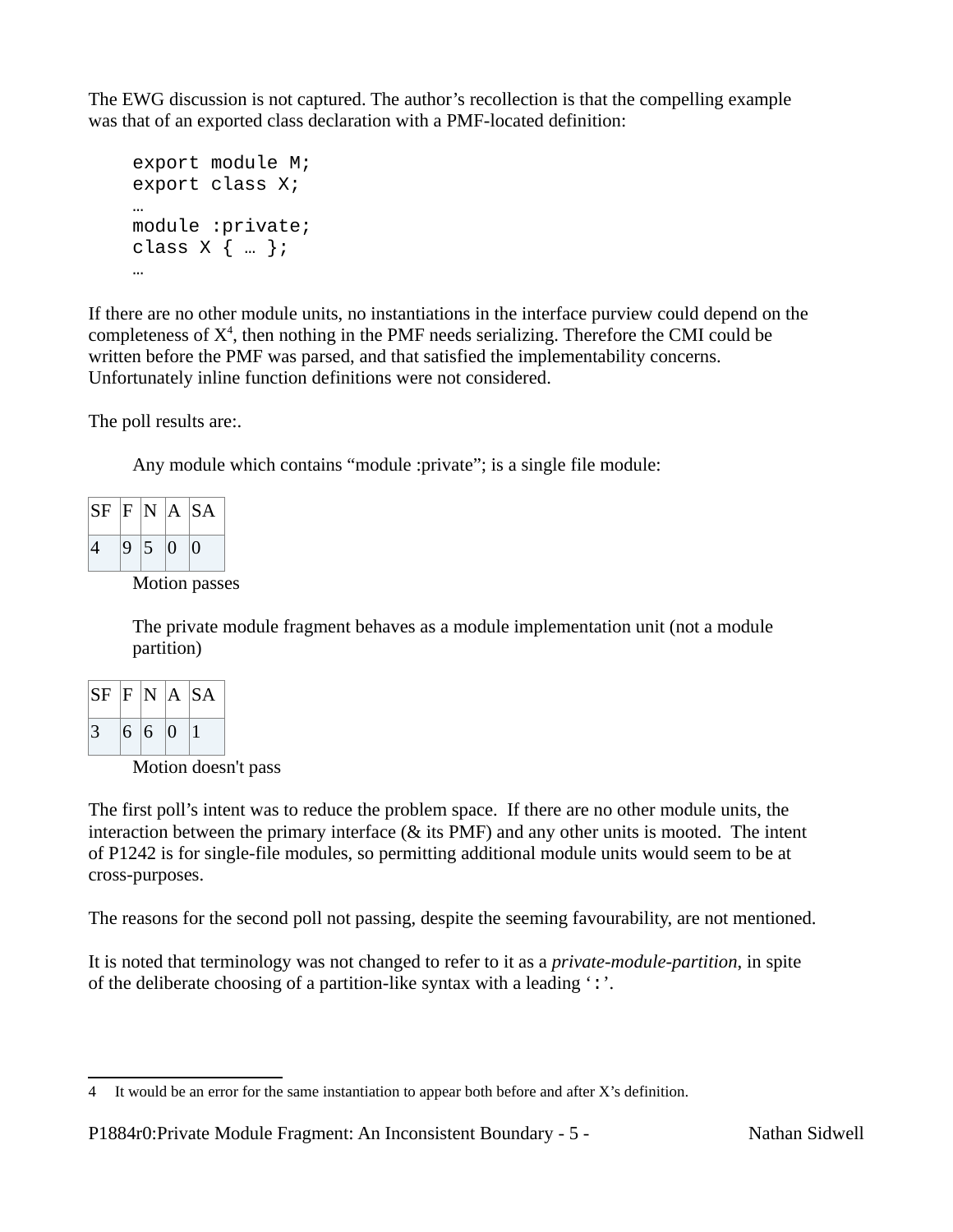### <span id="page-5-2"></span>**1.5 Implementations**

The author knows of no implementations supporting the PMF. GCC, Clang, MSVC++ and EDG all plan to support it at a future date.<sup>[5](#page-5-0)</sup> As such we should proceed with caution. Restrictions that are put in place now could be relaxed later.

### <span id="page-5-1"></span>**2 Discussion**

Here is an example module interface:

```
export module M;
inline void frob_m (int);
export inline void frob_e (int);
export inline void widget (int x) \frac{1}{4} #1
{
   frob m(x); // #2
   frob_e (x); // #3
}
export template<typename T> void bodgit (T x) // #4
{
  frob_m (x); // #5
  frob_e (x); // #6
}
module :private;
void frob_m (int) {}
void frob_e (int) {}
```
The WP makes this ill formed because 'from\_e' is an exported inline function who's definition is not before the PMF ([dcl.inline]/7). Disregard that ill-formedness when considering unrelated aspects of the example.

The templated calls #5 & #6 are dependent, and therefore resolved at instantiation time. Other overloads might be visible at that point, and the ones declared here not selected by overload resolution. If the example is modified slightly, perhaps the two functions here are not found by phase 1 lookup at all, but could be reached by ADL at phase 2.

<span id="page-5-0"></span><sup>5</sup> Conversations with the respective compiler implementors.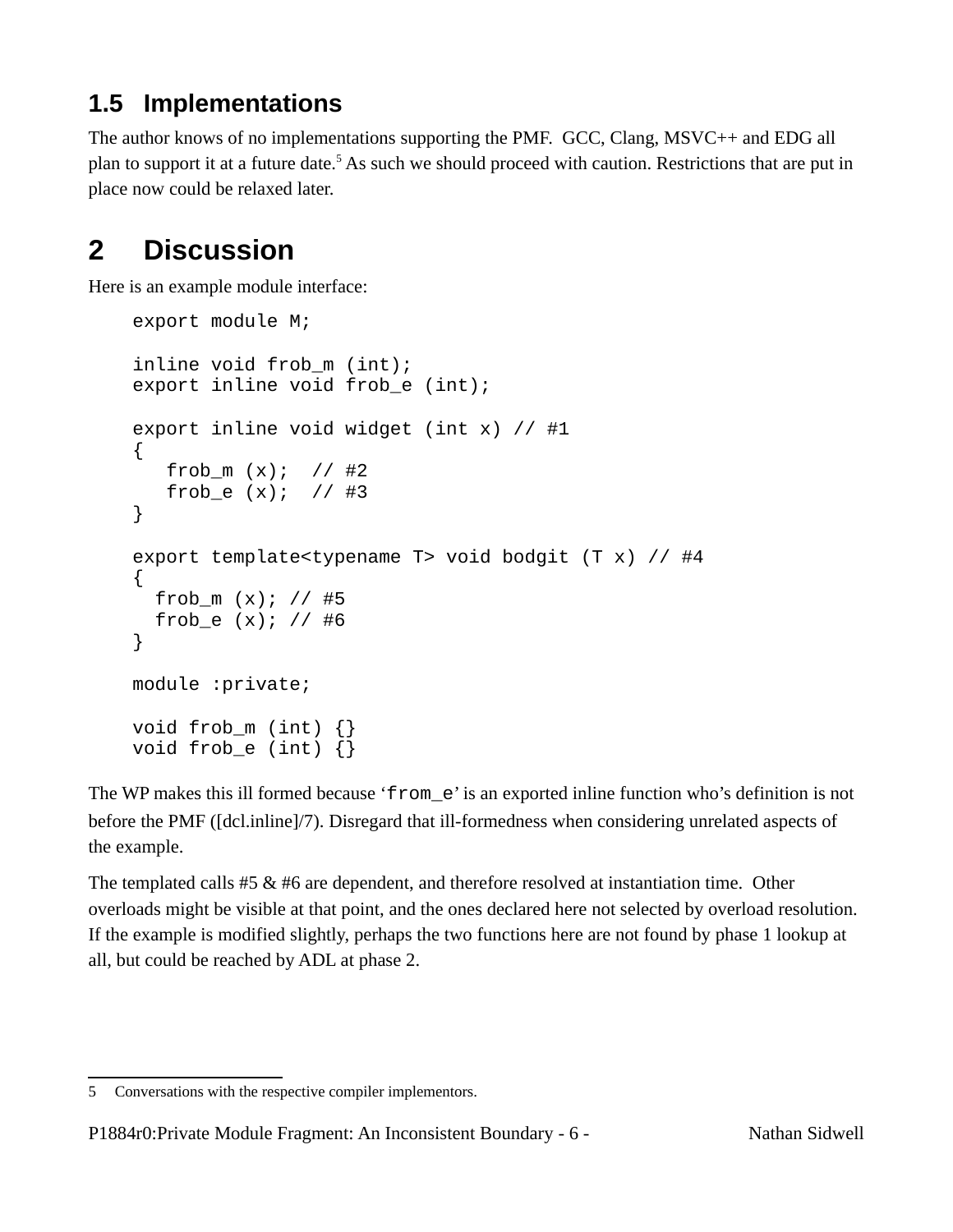### **2.1 Reachability & Inline**

A careless reading of [basic.def.odr]/10 may lead one to believe an inline function definition must appear before the non-discarded ODR-use – as [module.reach]/2 specifies reachable definitions within a TU as being those before the instantiation point. But [basic.def.odr]/10 merely states the definition must be reachable in the TU. [dcl.inline]/6 further states the definition must be reachable from at the end of translation.

As mentioned above, the earlier C++17 rules are intended to allow inlining with per-TU compilation. The author believes the reformulation via reachability, to accommodate modules, should also have the same goal. To do otherwise is a significant change in the compilation model, which we should consider carefully as a separate issue.

#### **2.2 Linkage Inconsistency**

As mentioned above, it is only exported inline functions that must be defined before the PMF. This appears to be an effort to permit the compilation model described in Section [1.3,](#page-2-0) where the CMI can be written before the PMF has been parsed.

If P1242 envisioned writing the CMI at the end of the TU (and the PMF be an imported implementation partition), there would be no requirement that the exported inline function body be provided before the PMF. For instance, as separate source files, the following is (almost) permitted:

```
export module foo:interface;
inline void frob_m ();
export inline void frob_e (); // #1
module foo:implementation;
import :interface;
void frob_m () {}
void frob_e () \{\}module foo;
export import :interface;
import :implementation;
```
Because frob\_e is declared inline at #1, but no definition is provided, that TU is ill-formed. Such a restriction would seem useful in the primary interface unit – because nothing else could provide a definition that would be reachable from user code. But it seems overly restrictive in a module partition – another partition can easily provide the definition. Provided it was imported (directly or indirectly) into any ODR-using source all would be well.

While P1242 (also) disallows the equivalent for  $frob$  e as a single-file module, it does permit it for frob m. However, the implementation constraints of inlining frob e and frob m are the same.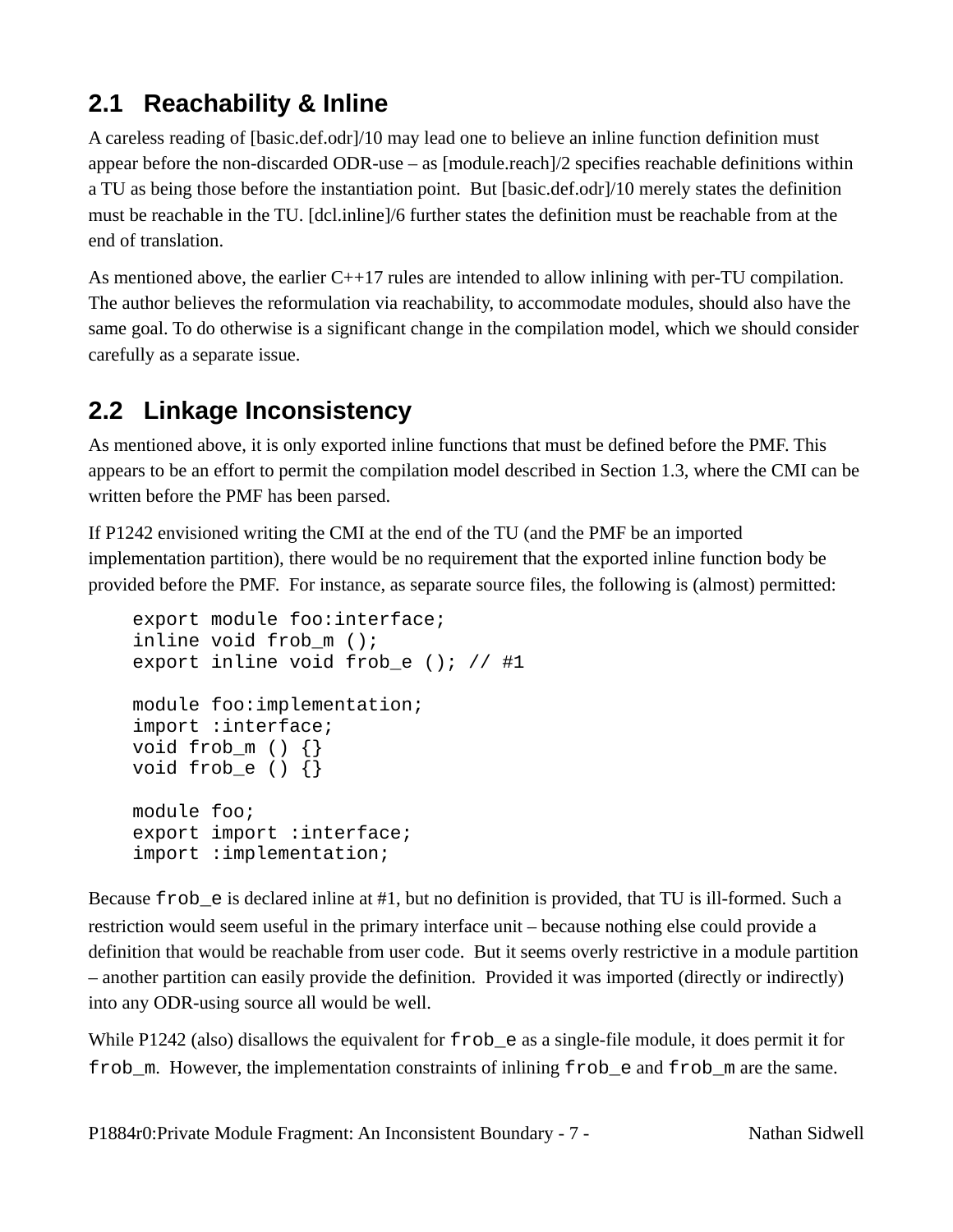Their definitions need to be available to the TU containing the ODR-use. As the example at the start of Section [2](#page-5-1) shows, both functions can be called from code emitted by user source (calling widget or instantiating bodgit).

#### **2.3 PMF Restrictions**

The Kona'19 EWG discussion concludes that the PMF should be considered a module implementation partition. There are at least two aspects about this that have somewhat surprising semantics:

- 1. The PMF is imported into the interface.
- 2. The PMF sees the of the interface purview.

Named partitions may be imported into the primary module interface, module implementation units or other implementation or interface partitions. Such importation must happen in the importation sequence immediately following the module declaration. This makes the partition contents reachable from the primary's purview. That is not possible with a PMF, as it succeeds the interface purview.

For implementations, each partition produces its own CMI, which is read into a TU when the partition is imported. If the partition is imported into the primary interface, the partition's CMI will be transitively imported into any TU that imports the primary.<sup>[6](#page-7-0)</sup> If the primary's CMI is written before parsing the PMF, this is not possible.

Thus, if it is to be considered imported, it is an exceptional import.

Entities declared in the primary interface are not reachable from named partitions as named partitions do not import the primary interface. This is unlike implementation units, which implicitly import the primary interface. However, the PMF does effectively import the primary interface – there is no emptying of the reachable symbol table at the PMF boundary. Unlike implementation units, it shares the primary's internal-linkage entities and GMF.

Again, the PMF is an exceptional implementation partition.

The author's recollection is that the results were consistent with permitting implementations to write the CMI at the point the PMF declaration was encountered, before any of the PMF contents had been parsed. The contents of the PMF do not need to be written to a CMI – they only affect generated object code. This is true for type, but as mentioned in Section [1.4](#page-3-3), inline function definitions were not discussed.

### **2.4 PMF Exceptionalism**

We have four causes of exceptionalism:

<span id="page-7-0"></span><sup>6</sup> GCC's implementation combines the partition CMI directly into the primary's CMI, which means the partition CMIs are only needed when compiling that module's components. GCC does not (yet) implement the complete reachability semantics.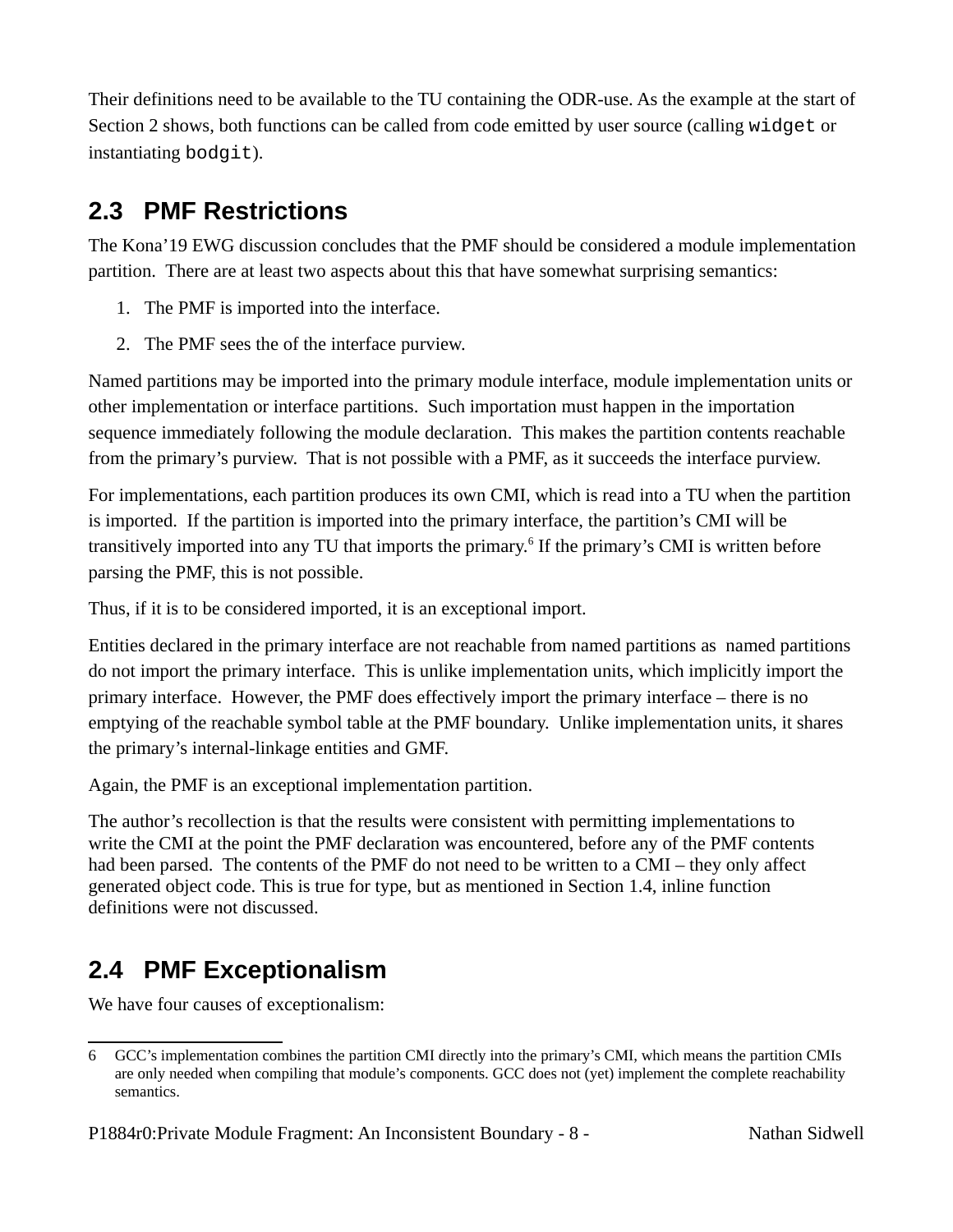- 1. An imported partition that is not reachable from the primary's purview.
- 2. A partition that implicitly imports its primary interface.
- 3. A partition that observes the internal linkage entities of its primary interface.
- 4. A partition that observes the GMF of its primary interface.

The first can be removed by not considering the PMF as imported.

The second is only an exception because the PMF is considered a partition. If it were considered an implementation unit, primary interface importation would be the usual case.

The third and fourth are a consequence of being concatenated into a single source file. It would be a rather drastic change to the compilation model to reset symbol tables in the middle of a translation unit.

### **3 Proposal**

#### **3.1 PMF is an Implementation Unit**

As mentioned above, the PMF is made more consistent with other components of the module system by considering it to be an implementation unit, and not an implementation partition:

• The private-module-fragment is semantically an implementation unit, with the addition of sharing the primary interface's global-module-fragment and its internal-linkage entities.

This provides a simpler model to reason with. Except for the module-linkage inline case, this is effectively how the PMF behaves.

#### **3.2 Event Horizon**

The boundary between the primary interface and the PMF should be made much harder – it is in effect an event horizon beyond which the primary interface cannot observe.

The WP already includes wording to make this so in many cases. [basic.def.odr]/10 and/or [dcl.inline]/ 7 should be altered such that the inline definitions must be available:

- At the end of the TU, augmented by,
- For calls within a module interface purview, before any private-module-fragment (if any)

Were the PMF considered an implementation unit, rather than a partition, the above questions are mooted:

- Implementation units never produce a CMI, importers never see their contents.
- Implementation units implicitly import their primary interface.